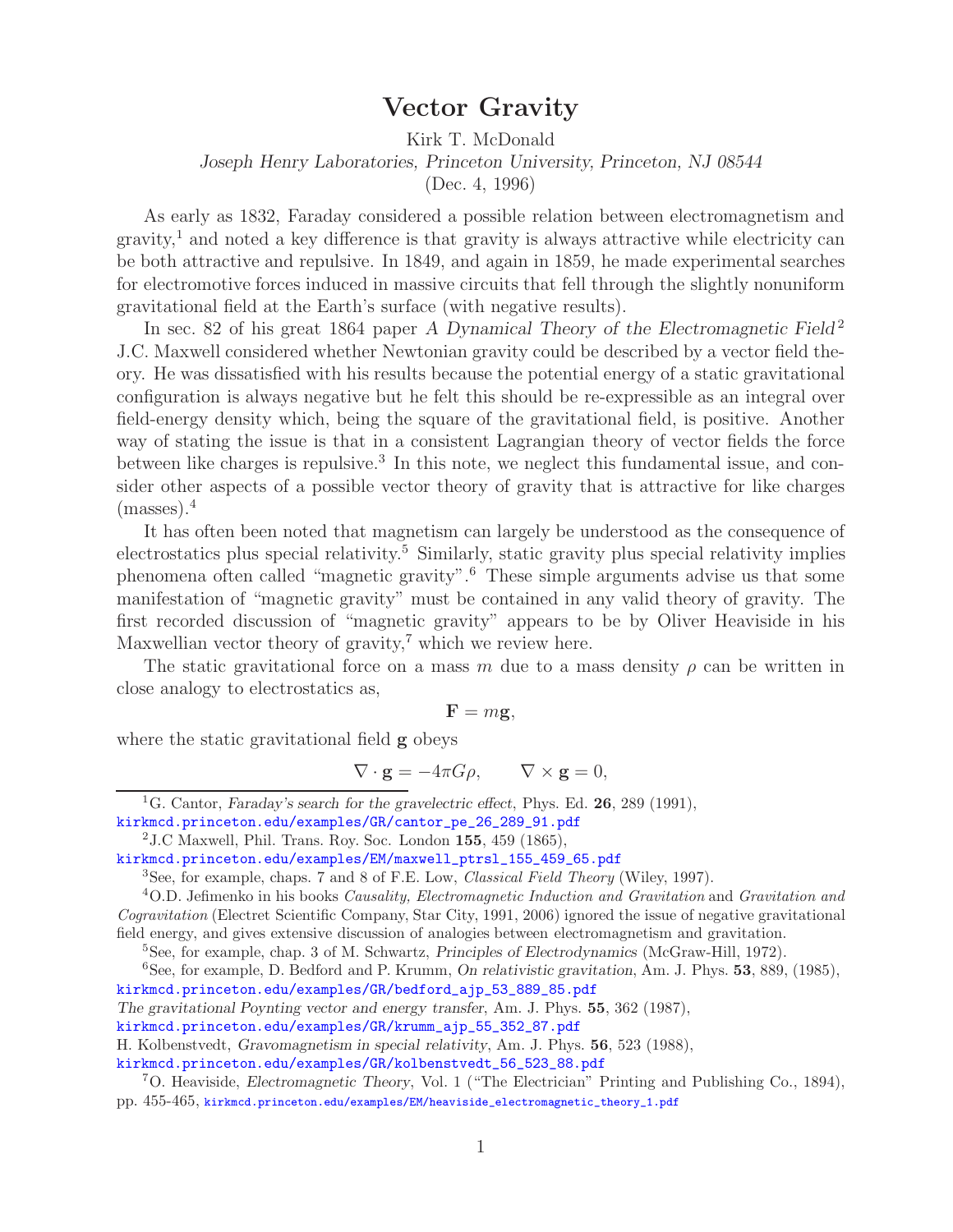where G is Newton's gravitational constant.

Heaviside argued that in analogy to the remaining Maxwell equations we should expect a gravitomagnetic field **h** that obeys,

$$
\nabla \cdot \mathbf{h} = 0, \qquad \nabla \times \mathbf{h} = -4\pi H \rho \mathbf{v},
$$

where **v** is the velocity of the mass that causes field **h** and <sup>H</sup> is a constant (that should be called Heaviside's constant) which characterizes the strength of the gravitomagnetic interaction. The force on mass  $m$  is now,

$$
\mathbf{F} = m\mathbf{g} + m\mathbf{v} \times \mathbf{h},
$$

where **v** is the velocity of mass  $m$  in this expression, in analogy to the Lorentz force law (actually first written down by Heaviside in 1889).

If the constant  $H$  (and also  $G$ ) were larger there might have been an experimental measurement of its value. Then, it would have been noted that,

$$
\sqrt{\frac{G}{H}} = c,
$$

the speed of light!

In the preceding I have chosen different units for the field **h** than those recommended by Heaviside to emphasize how, if observed, the field **h** might have been interpreted initially as quite distinct from the field **g** and having nothing to do with the speed of light.

Lacking evidence of gravitomagnetostatic effects, Heaviside proceed by analogy to the full Maxwell equations and inferred the time-dependent equations of the gravitational field would be,

$$
\nabla \cdot \mathbf{g} = -4\pi G \rho, \qquad \nabla \times \mathbf{g} = -\frac{\partial \mathbf{h}}{\partial t},
$$

and,

$$
\nabla \cdot \mathbf{h} = 0, \qquad \nabla \times \mathbf{h} = -4\pi H \rho \mathbf{v} + \frac{H}{G} \frac{\partial \mathbf{g}}{\partial t}.
$$

Heaviside then noted that there should be gravitational waves which propagate with velocity,

$$
v = \sqrt{\frac{G}{H}},
$$

As an example Heaviside considered that the propagation velocity might well be the speed of light. From this assumption the constant H has the value  $7.3 \times 10^{-28}$  m/kg.

Heaviside then noted that the gravitational field of the Sun, taken as moving relative to the "ether" defined by the fixed stars, would be modified by terms in  $(v_{\text{Sun}}/c)^2$  exactly as is the case for the field of a rapidly moving electric charge (which result he had been the first to derive correctly to all orders in  $v/c$  in 1888). He then calculated the resulting precession of the Earth's orbit around the Sun and concluded this effect was small enough to have gone unnoticed thus far, and therefore offered no contradiction to the hypothesis that gravitational effects propagate at the speed of light.